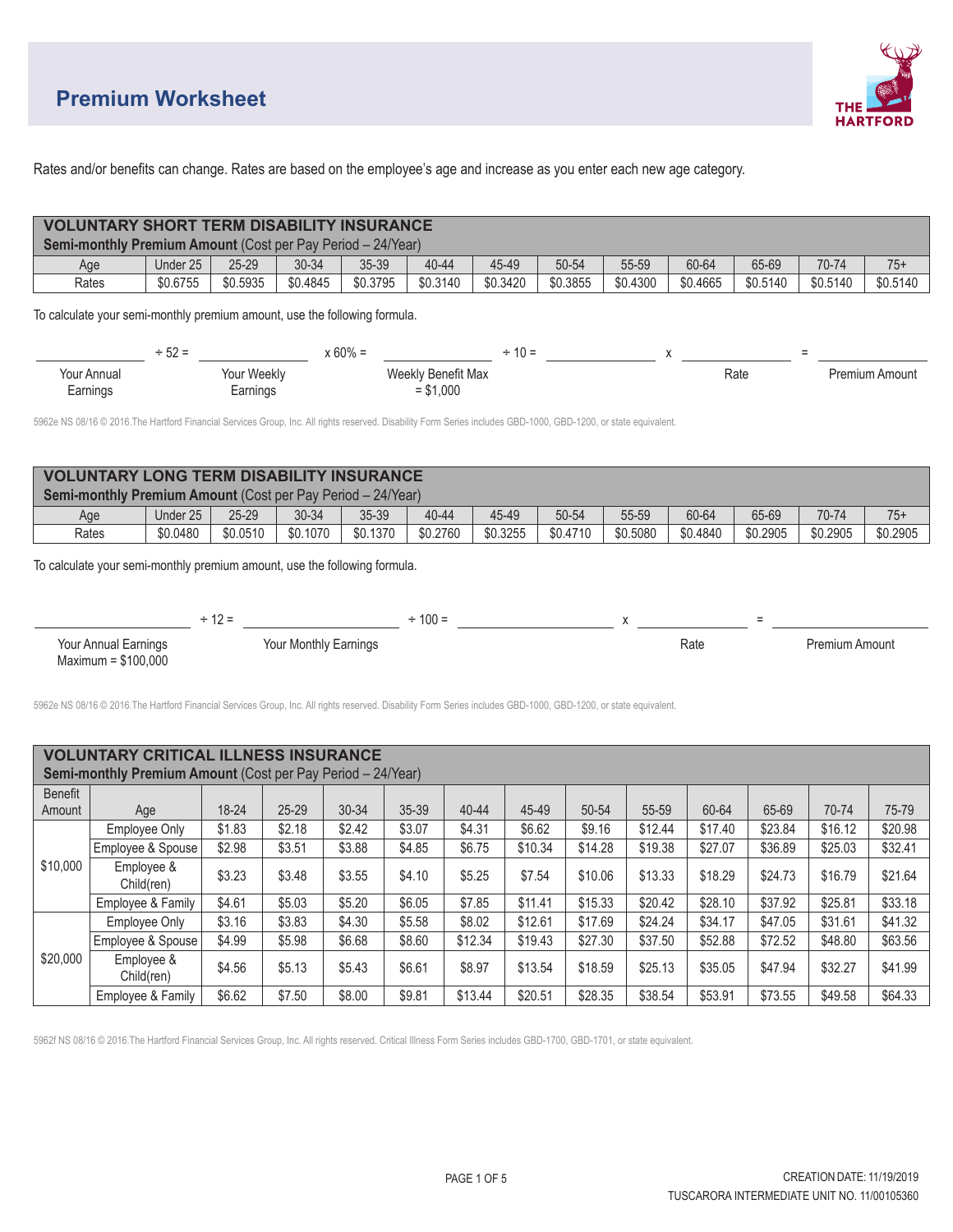| <b>VOLUNTARY ACCIDENT INSURANCE</b>                                |                           |  |  |  |  |  |  |
|--------------------------------------------------------------------|---------------------------|--|--|--|--|--|--|
| <b>Semi-monthly Premium Amount (Cost per Pay Period - 24/Year)</b> |                           |  |  |  |  |  |  |
| <b>COVERAGE TIER</b>                                               | <b>PLAN1</b>              |  |  |  |  |  |  |
| <b>Employee Only</b>                                               | \$6.41 $(\$0.42$ per day) |  |  |  |  |  |  |
| <b>Employee &amp; Spouse</b>                                       | \$10.06 (\$0.66 per day)  |  |  |  |  |  |  |
| Employee & Child(ren)                                              | \$10.58 (\$0.70 per day)  |  |  |  |  |  |  |
| <b>Employee &amp; Family</b>                                       | \$16.67 (\$1.10 per day)  |  |  |  |  |  |  |

5962g NS 08/16 © 2016.The Hartford Financial Services Group, Inc. All rights reserved. Accident Form Series includes GBD-2000, GBD-2300, or state equivalent.

|                | <b>VOLUNTARY TERM LIFE INSURANCE</b><br>Semi-monthly Premium Amount (Cost per Pay Period - 24/Year) |         |           |         |                 |                 |                 |                 |                 |                  |                      |                  |
|----------------|-----------------------------------------------------------------------------------------------------|---------|-----------|---------|-----------------|-----------------|-----------------|-----------------|-----------------|------------------|----------------------|------------------|
|                |                                                                                                     |         |           |         |                 |                 |                 |                 |                 |                  |                      |                  |
| <b>Benefit</b> | Under 25                                                                                            | 25-29   | $30 - 34$ | 35-39   | 40-44<br>\$0.53 | 45-49<br>\$1.14 | 50-54<br>\$2.14 | 55-59<br>\$4.07 | 60-64<br>\$5.93 | 65-69<br>\$10.09 | 70-74<br>\$18.04     | $75+$<br>\$66.43 |
| \$10,000       | \$0.25                                                                                              | \$0.30  | \$0.40    | \$0.45  |                 |                 |                 |                 |                 |                  |                      |                  |
| \$20,000       | \$0.50                                                                                              | \$0.60  | \$0.80    | \$0.90  | \$1.05          | \$2.27          | \$4.27          | \$8.13          | \$11.85         | \$20.17          | \$36.07              | \$132.86         |
| \$30,000       | \$0.75                                                                                              | \$0.90  | \$1.20    | \$1.35  | \$1.58          | \$3.41          | \$6.41          | \$12.20         | \$17.78         | \$30.26          | \$54.11              | \$199.29         |
| \$40,000       | \$1.00                                                                                              | \$1.20  | \$1.60    | \$1.80  | \$2.10          | \$4.54          | \$8.54          | \$16.26         | \$23.70         | \$40.34          | \$72.14              | \$265.72         |
| \$50,000       | \$1.25                                                                                              | \$1.50  | \$2.00    | \$2.25  | \$2.63          | \$5.68          | \$10.68         | \$20.33         | \$29.63         | \$50.43          | \$90.18              | \$332.15         |
| \$60,000       | \$1.50                                                                                              | \$1.80  | \$2.40    | \$2.70  | \$3.15          | \$6.81          | \$12.81         | \$24.39         | \$35.55         | \$60.51          | \$108.21             | \$398.58         |
| \$70,000       | \$1.75                                                                                              | \$2.10  | \$2.80    | \$3.15  | \$3.68          | \$7.95          | \$14.95         | \$28.46         | \$41.48         | \$70.60          | \$126.25             | \$465.01         |
| \$80,000       | \$2.00                                                                                              | \$2.40  | \$3.20    | \$3.60  | \$4.20          | \$9.08          | \$17.08         | \$32.52         | \$47.40         | \$80.68          | \$144.28             | \$531.44         |
| \$90,000       | \$2.25                                                                                              | \$2.70  | \$3.60    | \$4.05  | \$4.73          | \$10.22         | \$19.22         | \$36.59         | \$53.33         | \$90.77          | \$162.32             | \$597.87         |
| \$100,000      | \$2.50                                                                                              | \$3.00  | \$4.00    | \$4.50  | \$5.25          | \$11.35         | \$21.35         | \$40.65         | \$59.25         | \$100.85         | \$180.35             | \$664.30         |
| \$110,000      | \$2.75                                                                                              | \$3.30  | \$4.40    | \$4.95  | \$5.78          | \$12.49         | \$23.49         | \$44.72         | \$65.18         | \$110.94         | \$198.39             | \$730.73         |
| \$120,000      | \$3.00                                                                                              | \$3.60  | \$4.80    | \$5.40  | \$6.30          | \$13.62         | \$25.62         | \$48.78         | \$71.10         | \$121.02         | \$216.42             | \$797.16         |
| \$130,000      | \$3.25                                                                                              | \$3.90  | \$5.20    | \$5.85  | \$6.83          | \$14.76         | \$27.76         | \$52.85         | \$77.03         | \$131.11         | \$234.46             | \$863.59         |
| \$140,000      | \$3.50                                                                                              | \$4.20  | \$5.60    | \$6.30  | \$7.35          | \$15.89         | \$29.89         | \$56.91         | \$82.95         | \$141.19         | \$252.49             | \$930.02         |
| \$150,000      | \$3.75                                                                                              | \$4.50  | \$6.00    | \$6.75  | \$7.88          | \$17.03         | \$32.03         | \$60.98         | \$88.88         | \$151.28         | \$270.53             | \$996.45         |
| \$160,000      | \$4.00                                                                                              | \$4.80  | \$6.40    | \$7.20  | \$8.40          | \$18.16         | \$34.16         | \$65.04         | \$94.80         | \$161.36         | \$288.56             | \$1,062.88       |
| \$170,000      | \$4.25                                                                                              | \$5.10  | \$6.80    | \$7.65  | \$8.93          | \$19.30         | \$36.30         | \$69.11         | \$100.73        | \$171.45         | \$306.60             | \$1,129.31       |
| \$180,000      | \$4.50                                                                                              | \$5.40  | \$7.20    | \$8.10  | \$9.45          | \$20.43         | \$38.43         | \$73.17         | \$106.65        | \$181.53         | \$324.63             | \$1,195.74       |
| \$190,000      | \$4.75                                                                                              | \$5.70  | \$7.60    | \$8.55  | \$9.98          | \$21.57         | \$40.57         | \$77.24         | \$112.58        | \$191.62         | \$342.67             | \$1,262.17       |
| \$200,000      | \$5.00                                                                                              | \$6.00  | \$8.00    | \$9.00  | \$10.50         | \$22.70         | \$42.70         | \$81.30         | \$118.50        | \$201.70         | \$360.70             | \$1,328.60       |
| \$210,000      | \$5.25                                                                                              | \$6.30  | \$8.40    | \$9.45  | \$11.03         | \$23.84         | \$44.84         | \$85.37         | \$124.43        | \$211.79         | \$378.74             | \$1,395.03       |
| \$220,000      | \$5.50                                                                                              | \$6.60  | \$8.80    | \$9.90  | \$11.55         | \$24.97         | \$46.97         | \$89.43         | \$130.35        | \$221.87         | \$396.77             | \$1,461.46       |
| \$230,000      | \$5.75                                                                                              | \$6.90  | \$9.20    | \$10.35 | \$12.08         | \$26.11         | \$49.11         | \$93.50         | \$136.28        | \$231.96         | \$414.81             | \$1,527.89       |
| \$240,000      | \$6.00                                                                                              | \$7.20  | \$9.60    | \$10.80 | \$12.60         | \$27.24         | \$51.24         | \$97.56         | \$142.20        | \$242.04         | \$432.84             | \$1,594.32       |
| \$250,000      | \$6.25                                                                                              | \$7.50  | \$10.00   | \$11.25 | \$13.13         | \$28.38         | \$53.38         | \$101.63        | \$148.13        | \$252.13         | \$450.88             | \$1,660.75       |
| \$260,000      | \$6.50                                                                                              | \$7.80  | \$10.40   | \$11.70 | \$13.65         | \$29.51         | \$55.51         | \$105.69        | \$154.05        | \$262.21         | \$468.91             | \$1,727.18       |
| \$270,000      | \$6.75                                                                                              | \$8.10  | \$10.80   | \$12.15 | \$14.18         | \$30.65         | \$57.65         | \$109.76        | \$159.98        | \$272.30         | \$486.95             | \$1,793.61       |
| \$280,000      | \$7.00                                                                                              | \$8.40  | \$11.20   | \$12.60 | \$14.70         | \$31.78         | \$59.78         | \$113.82        | \$165.90        | \$282.38         | \$504.98             | \$1,860.04       |
| \$290,000      | \$7.25                                                                                              | \$8.70  | \$11.60   | \$13.05 | \$15.23         | \$32.92         | \$61.92         | \$117.89        | \$171.83        | \$292.47         | \$523.02             | \$1,926.47       |
| \$300,000      | \$7.50                                                                                              | \$9.00  | \$12.00   | \$13.50 | \$15.75         | \$34.05         | \$64.05         | \$121.95        | \$177.75        | \$302.55         | \$541.05             | \$1,992.90       |
| \$310,000      | \$7.75                                                                                              | \$9.30  | \$12.40   | \$13.95 | \$16.28         | \$35.19         | \$66.19         | \$126.02        | \$183.68        | \$312.64         | \$559.09             | \$2,059.33       |
| \$320,000      | \$8.00                                                                                              | \$9.60  | \$12.80   | \$14.40 | \$16.80         | \$36.32         | \$68.32         | \$130.08        | \$189.60        | \$322.72         | \$577.12             | \$2,125.76       |
| \$330,000      | \$8.25                                                                                              | \$9.90  | \$13.20   | \$14.85 | \$17.33         | \$37.46         | \$70.46         | \$134.15        | \$195.53        | \$332.81         | \$595.16             | \$2,192.19       |
| \$340,000      | \$8.50                                                                                              | \$10.20 | \$13.60   | \$15.30 | \$17.85         | \$38.59         | \$72.59         | \$138.21        | \$201.45        | \$342.89         | \$613.19             | \$2,258.62       |
| \$350,000      | \$8.75                                                                                              | \$10.50 | \$14.00   | \$15.75 | \$18.38         | \$39.73         | \$74.73         | \$142.28        | \$207.38        | \$352.98         | \$631.23             | \$2,325.05       |
| \$360,000      | \$9.00                                                                                              | \$10.80 | \$14.40   | \$16.20 | \$18.90         | \$40.86         | \$76.86         | \$146.34        | \$213.30        | \$363.06         | \$649.26             | \$2,391.48       |
| \$370,000      | \$9.25                                                                                              | \$11.10 | \$14.80   | \$16.65 | \$19.43         | \$42.00         | \$79.00         | \$150.41        | \$219.23        | \$373.15         | \$667.30             | \$2,457.91       |
| \$380,000      | \$9.50                                                                                              | \$11.40 | \$15.20   | \$17.10 | \$19.95         | \$43.13         | \$81.13         | \$154.47        | \$225.15        | \$383.23         | \$685.33<br>\$703.37 | \$2,524.34       |
| \$390,000      | \$9.75                                                                                              | \$11.70 | \$15.60   | \$17.55 | \$20.48         | \$44.27         | \$83.27         | \$158.54        | \$231.08        | \$393.32         |                      | \$2,590.77       |
| \$400,000      | \$10.00                                                                                             | \$12.00 | \$16.00   | \$18.00 | \$21.00         | \$45.40         | \$85.40         | \$162.60        | \$237.00        | \$403.40         | \$721.40             | \$2,657.20       |
| \$410,000      | \$10.25                                                                                             | \$12.30 | \$16.40   | \$18.45 | \$21.53         | \$46.54         | \$87.54         | \$166.67        | \$242.93        | \$413.49         | \$739.44             | \$2,723.63       |
| \$420,000      | \$10.50                                                                                             | \$12.60 | \$16.80   | \$18.90 | \$22.05         | \$47.67         | \$89.67         | \$170.73        | \$248.85        | \$423.57         | \$757.47             | \$2,790.06       |
| \$430,000      | \$10.75                                                                                             | \$12.90 | \$17.20   | \$19.35 | \$22.58         | \$48.81         | \$91.81         | \$174.80        | \$254.78        | \$433.66         | \$775.51             | \$2,856.49       |
| \$440,000      | \$11.00                                                                                             | \$13.20 | \$17.60   | \$19.80 | \$23.10         | \$49.94         | \$93.94         | \$178.86        | \$260.70        | \$443.74         | \$793.54             | \$2,922.92       |
| \$450,000      | \$11.25                                                                                             | \$13.50 | \$18.00   | \$20.25 | \$23.63         | \$51.08         | \$96.08         | \$182.93        | \$266.63        | \$453.83         | \$811.58             | \$2,989.35       |
| \$460,000      | \$11.50                                                                                             | \$13.80 | \$18.40   | \$20.70 | \$24.15         | \$52.21         | \$98.21         | \$186.99        | \$272.55        | \$463.91         | \$829.61             | \$3,055.78       |
| \$470,000      | \$11.75                                                                                             | \$14.10 | \$18.80   | \$21.15 | \$24.68         | \$53.35         | \$100.35        | \$191.06        | \$278.48        | \$474.00         | \$847.65             | \$3,122.21       |
| \$480,000      | \$12.00                                                                                             | \$14.40 | \$19.20   | \$21.60 | \$25.20         | \$54.48         | \$102.48        | \$195.12        | \$284.40        | \$484.08         | \$865.68             | \$3,188.64       |
| \$490,000      | \$12.25                                                                                             | \$14.70 | \$19.60   | \$22.05 | \$25.73         | \$55.62         | \$104.62        | \$199.19        | \$290.33        | \$494.17         | \$883.72             | \$3,255.07       |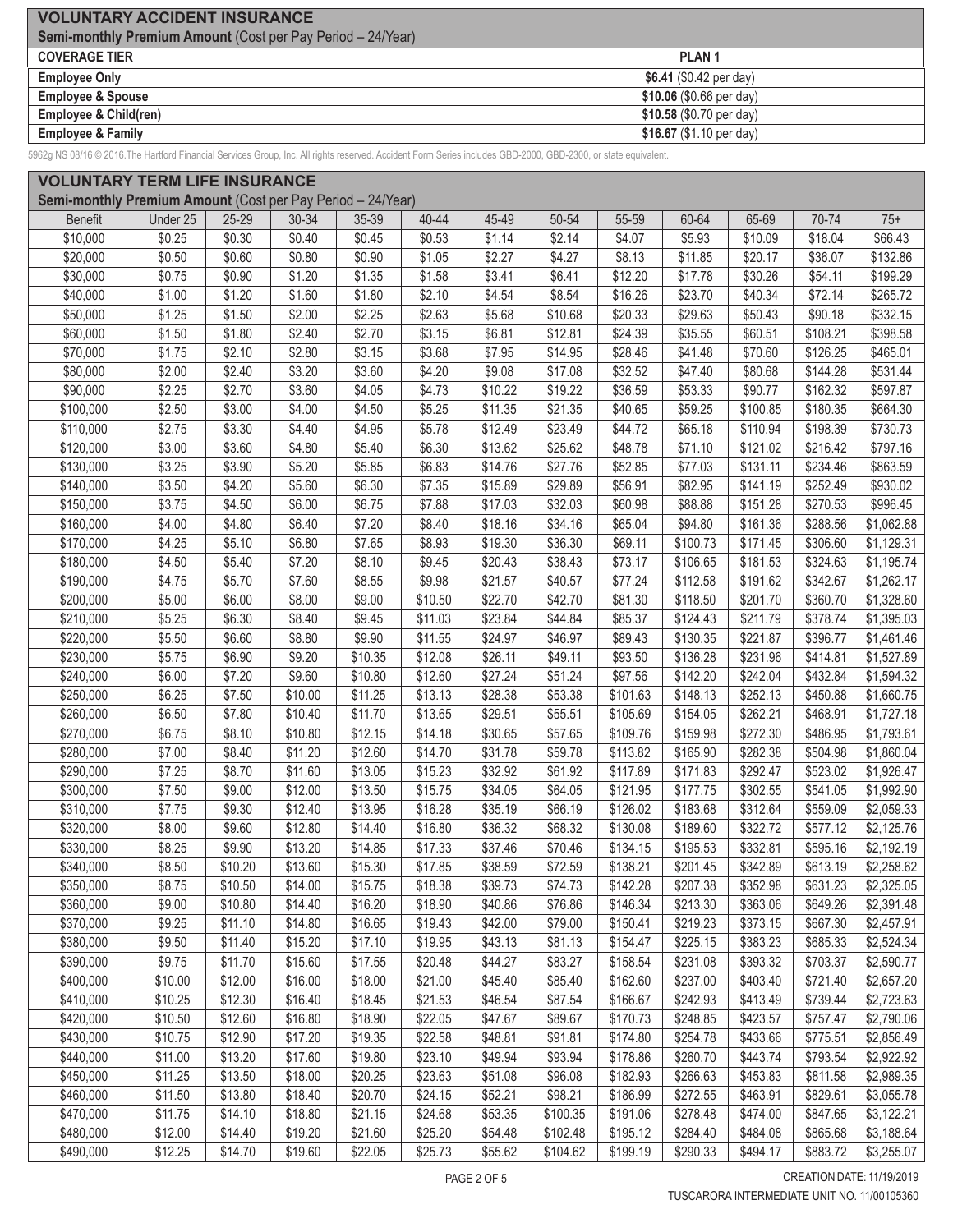| \$500,000 | \$12.50 | \$15.00 | \$20.00 | \$22.50 | \$26.25 | \$56.75 | \$106.75 | \$203.25 | \$296.25 | \$504.25 | \$901.75 | \$3.321.50 |
|-----------|---------|---------|---------|---------|---------|---------|----------|----------|----------|----------|----------|------------|

|                                                             | <b>SPOUSE VOLUNTARY TERM LIFE INSURANCE</b> |        |         |         |         |         |         |          |          |          |          |            |
|-------------------------------------------------------------|---------------------------------------------|--------|---------|---------|---------|---------|---------|----------|----------|----------|----------|------------|
| Semi-monthly Premium Amount (Cost per Pay Period - 24/Year) |                                             |        |         |         |         |         |         |          |          |          |          |            |
| Age                                                         | Under 25                                    | 25-29  | 30-34   | 35-39   | 40-44   | 45-49   | 50-54   | 55-59    | 60-64    | 65-69    | 70-74    | $75+$      |
| \$5,000                                                     | \$0.16                                      | \$0.16 | \$0.26  | \$0.34  | \$0.47  | \$0.74  | \$1.36  | \$2.54   | \$3.79   | \$6.19   | \$11.51  | \$38.49    |
| \$10,000                                                    | \$0.32                                      | \$0.32 | \$0.52  | \$0.67  | \$0.95  | \$1.49  | \$2.71  | \$5.07   | \$7.58   | \$12.39  | \$23.01  | \$76.98    |
| \$15,000                                                    | \$0.47                                      | \$0.47 | \$0.78  | \$1.01  | \$1.42  | \$2.23  | \$4.07  | \$7.61   | \$11.36  | \$18.58  | \$34.52  | \$115.47   |
| \$20,000                                                    | \$0.63                                      | \$0.63 | \$1.04  | \$1.34  | \$1.89  | \$2.97  | \$5.42  | \$10.14  | \$15.15  | \$24.77  | \$46.02  | \$153.96   |
| \$25,000                                                    | \$0.79                                      | \$0.79 | \$1.30  | \$1.68  | \$2.36  | \$3.71  | \$6.78  | \$12.68  | \$18.94  | \$30.96  | \$57.53  | \$192.45   |
| \$30,000                                                    | \$0.95                                      | \$0.95 | \$1.56  | \$2.01  | \$2.84  | \$4.46  | \$8.13  | \$15.21  | \$22.73  | \$37.16  | \$69.03  | \$230.94   |
| \$35,000                                                    | \$1.10                                      | \$1.10 | \$1.82  | \$2.35  | \$3.31  | \$5.20  | \$9.49  | \$17.75  | \$26.51  | \$43.35  | \$80.54  | \$269.43   |
| \$40,000                                                    | \$1.26                                      | \$1.26 | \$2.08  | \$2.68  | \$3.78  | \$5.94  | \$10.84 | \$20.28  | \$30.30  | \$49.54  | \$92.04  | \$307.92   |
| \$45,000                                                    | \$1.42                                      | \$1.42 | \$2.34  | \$3.02  | \$4.25  | \$6.68  | \$12.20 | \$22.82  | \$34.09  | \$55.73  | \$103.55 | \$346.41   |
| \$50,000                                                    | \$1.58                                      | \$1.58 | \$2.60  | \$3.35  | \$4.73  | \$7.43  | \$13.55 | \$25.35  | \$37.88  | \$61.93  | \$115.05 | \$384.90   |
| \$55,000                                                    | \$1.73                                      | \$1.73 | \$2.86  | \$3.69  | \$5.20  | \$8.17  | \$14.91 | \$27.89  | \$41.66  | \$68.12  | \$126.56 | \$423.39   |
| \$60,000                                                    | \$1.89                                      | \$1.89 | \$3.12  | \$4.02  | \$5.67  | \$8.91  | \$16.26 | \$30.42  | \$45.45  | \$74.31  | \$138.06 | \$461.88   |
| \$65,000                                                    | \$2.05                                      | \$2.05 | \$3.38  | \$4.36  | \$6.14  | \$9.65  | \$17.62 | \$32.96  | \$49.24  | \$80.50  | \$149.57 | \$500.37   |
| \$70,000                                                    | \$2.21                                      | \$2.21 | \$3.64  | \$4.69  | \$6.62  | \$10.40 | \$18.97 | \$35.49  | \$53.03  | \$86.70  | \$161.07 | \$538.86   |
| \$75,000                                                    | \$2.36                                      | \$2.36 | \$3.90  | \$5.03  | \$7.09  | \$11.14 | \$20.33 | \$38.03  | \$56.81  | \$92.89  | \$172.58 | \$577.35   |
| \$80,000                                                    | \$2.52                                      | \$2.52 | \$4.16  | \$5.36  | \$7.56  | \$11.88 | \$21.68 | \$40.56  | \$60.60  | \$99.08  | \$184.08 | \$615.84   |
| \$85,000                                                    | \$2.68                                      | \$2.68 | \$4.42  | \$5.70  | \$8.03  | \$12.62 | \$23.04 | \$43.10  | \$64.39  | \$105.27 | \$195.59 | \$654.33   |
| \$90,000                                                    | \$2.84                                      | \$2.84 | \$4.68  | \$6.03  | \$8.51  | \$13.37 | \$24.39 | \$45.63  | \$68.18  | \$111.47 | \$207.09 | \$692.82   |
| \$95,000                                                    | \$2.99                                      | \$2.99 | \$4.94  | \$6.37  | \$8.98  | \$14.11 | \$25.75 | \$48.17  | \$71.96  | \$117.66 | \$218.60 | \$731.31   |
| \$100,000                                                   | \$3.15                                      | \$3.15 | \$5.20  | \$6.70  | \$9.45  | \$14.85 | \$27.10 | \$50.70  | \$75.75  | \$123.85 | \$230.10 | \$769.80   |
| \$105,000                                                   | \$3.31                                      | \$3.31 | \$5.46  | \$7.04  | \$9.92  | \$15.59 | \$28.46 | \$53.24  | \$79.54  | \$130.04 | \$241.61 | \$808.29   |
| \$110,000                                                   | \$3.47                                      | \$3.47 | \$5.72  | \$7.37  | \$10.40 | \$16.34 | \$29.81 | \$55.77  | \$83.33  | \$136.24 | \$253.11 | \$846.78   |
| \$115,000                                                   | \$3.62                                      | \$3.62 | \$5.98  | \$7.71  | \$10.87 | \$17.08 | \$31.17 | \$58.31  | \$87.11  | \$142.43 | \$264.62 | \$885.27   |
| \$120,000                                                   | \$3.78                                      | \$3.78 | \$6.24  | \$8.04  | \$11.34 | \$17.82 | \$32.52 | \$60.84  | \$90.90  | \$148.62 | \$276.12 | \$923.76   |
| \$125,000                                                   | \$3.94                                      | \$3.94 | \$6.50  | \$8.38  | \$11.81 | \$18.56 | \$33.88 | \$63.38  | \$94.69  | \$154.81 | \$287.63 | \$962.25   |
| \$130,000                                                   | \$4.10                                      | \$4.10 | \$6.76  | \$8.71  | \$12.29 | \$19.31 | \$35.23 | \$65.91  | \$98.48  | \$161.01 | \$299.13 | \$1,000.74 |
| \$135,000                                                   | \$4.25                                      | \$4.25 | \$7.02  | \$9.05  | \$12.76 | \$20.05 | \$36.59 | \$68.45  | \$102.26 | \$167.20 | \$310.64 | \$1,039.23 |
| \$140,000                                                   | \$4.41                                      | \$4.41 | \$7.28  | \$9.38  | \$13.23 | \$20.79 | \$37.94 | \$70.98  | \$106.05 | \$173.39 | \$322.14 | \$1,077.72 |
| \$145,000                                                   | \$4.57                                      | \$4.57 | \$7.54  | \$9.72  | \$13.70 | \$21.53 | \$39.30 | \$73.52  | \$109.84 | \$179.58 | \$333.65 | \$1,116.21 |
| \$150,000                                                   | \$4.73                                      | \$4.73 | \$7.80  | \$10.05 | \$14.18 | \$22.28 | \$40.65 | \$76.05  | \$113.63 | \$185.78 | \$345.15 | \$1,154.70 |
| \$155,000                                                   | \$4.88                                      | \$4.88 | \$8.06  | \$10.39 | \$14.65 | \$23.02 | \$42.01 | \$78.59  | \$117.41 | \$191.97 | \$356.66 | \$1,193.19 |
| \$160,000                                                   | \$5.04                                      | \$5.04 | \$8.32  | \$10.72 | \$15.12 | \$23.76 | \$43.36 | \$81.12  | \$121.20 | \$198.16 | \$368.16 | \$1,231.68 |
| \$165,000                                                   | \$5.20                                      | \$5.20 | \$8.58  | \$11.06 | \$15.59 | \$24.50 | \$44.72 | \$83.66  | \$124.99 | \$204.35 | \$379.67 | \$1,270.17 |
| \$170,000                                                   | \$5.36                                      | \$5.36 | \$8.84  | \$11.39 | \$16.07 | \$25.25 | \$46.07 | \$86.19  | \$128.78 | \$210.55 | \$391.17 | \$1,308.66 |
| \$175,000                                                   | \$5.51                                      | \$5.51 | \$9.10  | \$11.73 | \$16.54 | \$25.99 | \$47.43 | \$88.73  | \$132.56 | \$216.74 | \$402.68 | \$1,347.15 |
| \$180,000                                                   | \$5.67                                      | \$5.67 | \$9.36  | \$12.06 | \$17.01 | \$26.73 | \$48.78 | \$91.26  | \$136.35 | \$222.93 | \$414.18 | \$1,385.64 |
| \$185,000                                                   | \$5.83                                      | \$5.83 | \$9.62  | \$12.40 | \$17.48 | \$27.47 | \$50.14 | \$93.80  | \$140.14 | \$229.12 | \$425.69 | \$1,424.13 |
| \$190,000                                                   | \$5.99                                      | \$5.99 | \$9.88  | \$12.73 | \$17.96 | \$28.22 | \$51.49 | \$96.33  | \$143.93 | \$235.32 | \$437.19 | \$1,462.62 |
| \$195,000                                                   | \$6.14                                      | \$6.14 | \$10.14 | \$13.07 | \$18.43 | \$28.96 | \$52.85 | \$98.87  | \$147.71 | \$241.51 | \$448.70 | \$1,501.11 |
| \$200,000                                                   | \$6.30                                      | \$6.30 | \$10.40 | \$13.40 | \$18.90 | \$29.70 | \$54.20 | \$101.40 | \$151.50 | \$247.70 | \$460.20 | \$1,539.60 |
| \$205,000                                                   | \$6.46                                      | \$6.46 | \$10.66 | \$13.74 | \$19.37 | \$30.44 | \$55.56 | \$103.94 | \$155.29 | \$253.89 | \$471.71 | \$1,578.09 |
| \$210,000                                                   | \$6.62                                      | \$6.62 | \$10.92 | \$14.07 | \$19.85 | \$31.19 | \$56.91 | \$106.47 | \$159.08 | \$260.09 | \$483.21 | \$1,616.58 |
| \$215,000                                                   | \$6.77                                      | \$6.77 | \$11.18 | \$14.41 | \$20.32 | \$31.93 | \$58.27 | \$109.01 | \$162.86 | \$266.28 | \$494.72 | \$1,655.07 |
| \$220,000                                                   | \$6.93                                      | \$6.93 | \$11.44 | \$14.74 | \$20.79 | \$32.67 | \$59.62 | \$111.54 | \$166.65 | \$272.47 | \$506.22 | \$1,693.56 |
| \$225,000                                                   | \$7.09                                      | \$7.09 | \$11.70 | \$15.08 | \$21.26 | \$33.41 | \$60.98 | \$114.08 | \$170.44 | \$278.66 | \$517.73 | \$1,732.05 |
| \$230,000                                                   | \$7.25                                      | \$7.25 | \$11.96 | \$15.41 | \$21.74 | \$34.16 | \$62.33 | \$116.61 | \$174.23 | \$284.86 | \$529.23 | \$1,770.54 |
| \$235,000                                                   | \$7.40                                      | \$7.40 | \$12.22 | \$15.75 | \$22.21 | \$34.90 | \$63.69 | \$119.15 | \$178.01 | \$291.05 | \$540.74 | \$1,809.03 |
| \$240,000                                                   | \$7.56                                      | \$7.56 | \$12.48 | \$16.08 | \$22.68 | \$35.64 | \$65.04 | \$121.68 | \$181.80 | \$297.24 | \$552.24 | \$1,847.52 |
| \$245,000                                                   | \$7.72                                      | \$7.72 | \$12.74 | \$16.42 | \$23.15 | \$36.38 | \$66.40 | \$124.22 | \$185.59 | \$303.43 | \$563.75 | \$1,886.01 |
| \$250,000                                                   | \$7.88                                      | \$7.88 | \$13.00 | \$16.75 | \$23.63 | \$37.13 | \$67.75 | \$126.75 | \$189.38 | \$309.63 | \$575.25 | \$1,924.50 |
|                                                             |                                             |        |         |         |         |         |         |          |          |          |          |            |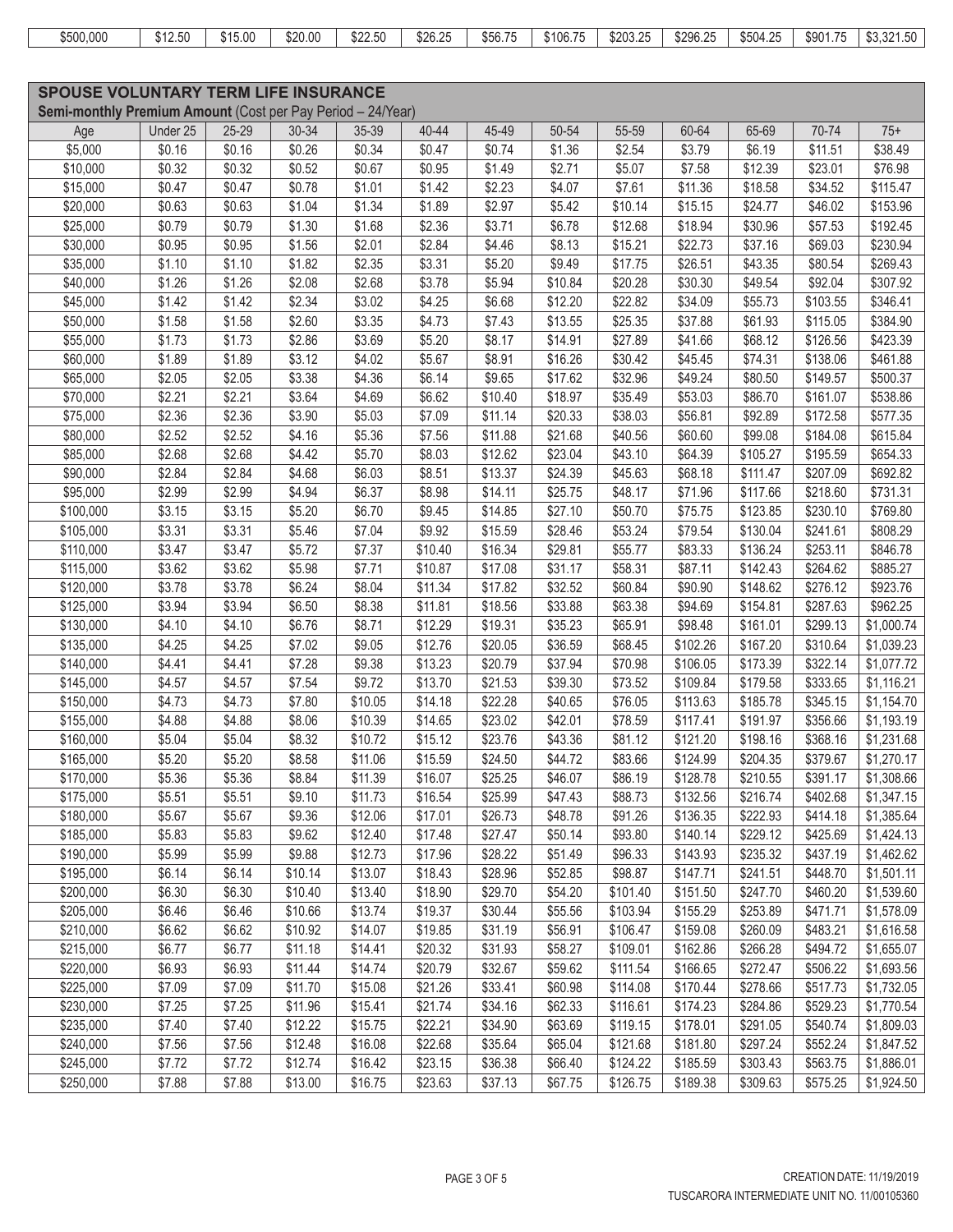| <b>CHILD(REN) VOLUNTARY TERM LIFE INSURANCE</b><br><b>Semi-monthly Premium Amount (Cost per Pay Period – 24/Year)</b> |                     |  |                            |     |                       |  |  |  |  |
|-----------------------------------------------------------------------------------------------------------------------|---------------------|--|----------------------------|-----|-----------------------|--|--|--|--|
| Benefit Amount                                                                                                        | Cost For Each Child |  | Number of Covered Children | $=$ | Cost For All Children |  |  |  |  |
| \$10,000                                                                                                              | \$0.45              |  |                            |     |                       |  |  |  |  |

5962a NS 08/16 © 2016.The Hartford Financial Services Group, Inc. All rights reserved. Life Form Series includes GBD-1000, GBD-1100, or state equivalent.

### **VOLUNTARY ACCIDENTAL DEATH & DISMEMBERMENT (AD&D) INSURANCE**

| Semi-monthly Premium Amount (Cost per Pay Period - 24/Year) |                |                       |                       |                       |                       |                       |                       |  |
|-------------------------------------------------------------|----------------|-----------------------|-----------------------|-----------------------|-----------------------|-----------------------|-----------------------|--|
| <b>Benefit Amount</b>                                       | Premium Amount | <b>Benefit Amount</b> | <b>Premium Amount</b> | <b>Benefit Amount</b> | <b>Premium Amount</b> | <b>Benefit Amount</b> | <b>Premium Amount</b> |  |
| \$10,000                                                    | \$0.18         | \$140,000             | \$2.45                | \$270,000             | \$4.73                | \$400,000             | \$7.00                |  |
| \$20,000                                                    | \$0.35         | \$150,000             | \$2.63                | \$280,000             | \$4.90                | \$410,000             | \$7.18                |  |
| \$30,000                                                    | \$0.53         | \$160,000             | \$2.80                | \$290,000             | \$5.08                | \$420,000             | \$7.35                |  |
| \$40,000                                                    | \$0.70         | \$170,000             | \$2.98                | \$300,000             | \$5.25                | \$430,000             | \$7.53                |  |
| \$50,000                                                    | \$0.88         | \$180,000             | \$3.15                | \$310,000             | \$5.43                | \$440,000             | \$7.70                |  |
| \$60,000                                                    | \$1.05         | \$190,000             | \$3.33                | \$320,000             | \$5.60                | \$450,000             | \$7.88                |  |
| \$70,000                                                    | \$1.23         | \$200,000             | \$3.50                | \$330,000             | \$5.78                | \$460,000             | \$8.05                |  |
| \$80,000                                                    | \$1.40         | \$210,000             | \$3.68                | \$340,000             | \$5.95                | \$470,000             | \$8.23                |  |
| \$90,000                                                    | \$1.58         | \$220,000             | \$3.85                | \$350,000             | \$6.13                | \$480,000             | \$8.40                |  |
| \$100,000                                                   | \$1.75         | \$230,000             | \$4.03                | \$360,000             | \$6.30                | \$490,000             | \$8.58                |  |
| \$110,000                                                   | \$1.93         | \$240,000             | \$4.20                | \$370,000             | \$6.48                | \$500,000             | \$8.75                |  |
| \$120,000                                                   | \$2.10         | \$250,000             | \$4.38                | \$380,000             | \$6.65                |                       |                       |  |
| \$130,000                                                   | \$2.28         | \$260,000             | \$4.55                | \$390,000             | \$6.83                |                       |                       |  |

### **SPOUSE VOLUNTARY ACCIDENTAL DEATH & DISMEMBERMENT (AD&D) INSURANCE**

| <b>Semi-monthly Premium Amount (Cost per Pay Period – 24/Year)</b> |                |                       |                |                       |                       |                       |                |  |
|--------------------------------------------------------------------|----------------|-----------------------|----------------|-----------------------|-----------------------|-----------------------|----------------|--|
| <b>Benefit Amount</b>                                              | Premium Amount | <b>Benefit Amount</b> | Premium Amount | <b>Benefit Amount</b> | <b>Premium Amount</b> | <b>Benefit Amount</b> | Premium Amount |  |
| \$5,000                                                            | \$0.05         | \$70,000              | \$0.70         | \$135,000             | \$1.35                | \$200,000             | \$2.00         |  |
| \$10,000                                                           | \$0.10         | \$75,000              | \$0.75         | \$140,000             | \$1.40                | \$205,000             | \$2.05         |  |
| \$15,000                                                           | \$0.15         | \$80,000              | \$0.80         | \$145,000             | \$1.45                | \$210,000             | \$2.10         |  |
| \$20,000                                                           | \$0.20         | \$85,000              | \$0.85         | \$150,000             | \$1.50                | \$215,000             | \$2.15         |  |
| \$25,000                                                           | \$0.25         | \$90,000              | \$0.90         | \$155,000             | \$1.55                | \$220,000             | \$2.20         |  |
| \$30,000                                                           | \$0.30         | \$95,000              | \$0.95         | \$160,000             | \$1.60                | \$225,000             | \$2.25         |  |
| \$35,000                                                           | \$0.35         | \$100,000             | \$1.00         | \$165,000             | \$1.65                | \$230,000             | \$2.30         |  |
| \$40,000                                                           | \$0.40         | \$105,000             | \$1.05         | \$170,000             | \$1.70                | \$235,000             | \$2.35         |  |
| \$45,000                                                           | \$0.45         | \$110,000             | \$1.10         | \$175,000             | \$1.75                | \$240,000             | \$2.40         |  |
| \$50,000                                                           | \$0.50         | \$115,000             | \$1.15         | \$180,000             | \$1.80                | \$245.000             | \$2.45         |  |
| \$55,000                                                           | \$0.55         | \$120,000             | \$1.20         | \$185,000             | \$1.85                | \$250,000             | \$2.50         |  |
| \$60,000                                                           | \$0.60         | \$125,000             | \$1.25         | \$190,000             | \$1.90                |                       |                |  |
| \$65,000                                                           | \$0.65         | \$130,000             | \$1.30         | \$195,000             | \$1.95                |                       |                |  |

# **CHILD(REN) VOLUNTARY ACCIDENTAL DEATH & DISMEMBERMENT (AD&D) INSURANCE**

| <b>Semi-monthly Premium Amount</b> (Cost per Pay Period – 24/Year) |                     |                                    |                            |        |                       |  |  |  |  |
|--------------------------------------------------------------------|---------------------|------------------------------------|----------------------------|--------|-----------------------|--|--|--|--|
| <b>Benefit Amount</b>                                              | Cost For Each Child |                                    | Number of Covered Children | $=$    | Cost For All Children |  |  |  |  |
| \$10,000                                                           | \$0.05              | $\ddot{\phantom{0}}$<br>$\sqrt{ }$ |                            | -<br>- |                       |  |  |  |  |

5962c NS 08/16 © 2016.The Hartford Financial Services Group, Inc. All rights reserved. Accident Form Series includes GBD-1000, GBD-1300, or state equivalent.

| <b>VOLUNTARY HOSPITAL INDEMNITY INSURANCE</b><br>Semi-monthly Premium Amount (Cost per Pay Period - 24/Year) |                            |  |  |  |  |  |
|--------------------------------------------------------------------------------------------------------------|----------------------------|--|--|--|--|--|
| <b>COVERAGE TIER</b>                                                                                         | PLAN <sub>1</sub>          |  |  |  |  |  |
| <b>Employee Only</b>                                                                                         | $$9.33$ (\$0.61 per day)   |  |  |  |  |  |
| <b>Employee &amp; Spouse</b>                                                                                 | \$19.29 $(\$1.27$ per day) |  |  |  |  |  |
| Employee & Child(ren)                                                                                        | \$17.84 (\$1.17 per day)   |  |  |  |  |  |
| <b>Employee &amp; Family</b>                                                                                 | \$29.09 (\$1.91 per day)   |  |  |  |  |  |

5962h NS 08/16 © 2016.The Hartford Financial Services Group, Inc. All rights reserved. Hospital Income Plan Form Series includes GBD-2800, GBD-2900, or state equivalent.